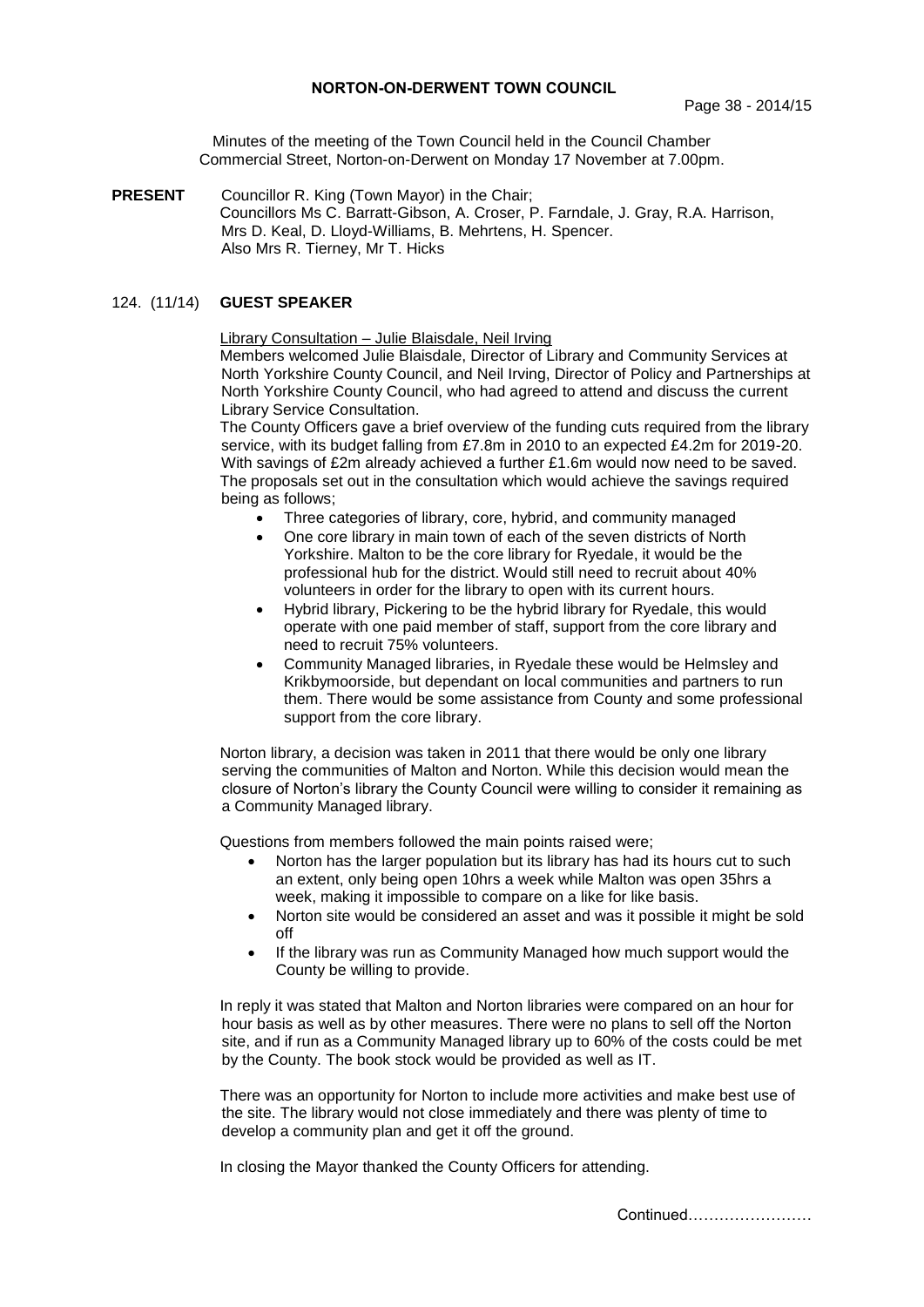### 125. (11/14) **PUBLIC SESSION**

# **Library Consultation**

County Councillor Mrs Shields stated that if the town was to do anything they needed to have other community groups on board, and if anybody had ideas or information on possible other uses and activities could they please contact her.

## 126. (11/14) **APOLOGIES**

- (a) No Apologies received.
- (b) Members received the formal resignation of Councillor Mrs Marian Hodgson. Mrs Hodgson had stated that she felt unable to continue as a Councillor with her work commitments and that it was unfair on the Council not being able to attend as was required.

The Clerk to write thanking Mrs Hodgson for her service.

### 127. (11/14) **LIBRARY CONSULTATION**

Members deferred making any comment on the consultation, until they had had time to consider all of the information received. This item to be placed on the agenda for a future meeting.

# 128. (11/14) **DECLARATIONS OF INTEREST**

No declarations made

## 129. (11/14) **CONFIRMATION OF MINUTES**

 RESOLVED that the Minutes of the Town Council meeting held on Monday, 20 October 2014 (Minutes 106 to 123 inclusive) be confirmed and signed by the Chairman.

# 130. (11/14) **CLERK'S REPORT**

- (a) King George's Playing Field To report that the repair to the Basket Swing had now been completed along with the fitting of a new cradle seat to the pair of children's swings. However the perimeter fence had once again been vandalised. Members asked if it would be possible to obtain costings for an updated HD Camera with a wider lens. The Clerk to make enquiries.
- (b) Town Signs

To report that a design for the signs had been produced that would hopefully meet the passive safety protocol. The product material specification and costings was still awaited which would then be forwarded to the County Engineers for their approval. Noted.

(c) Towns Alive Convention

The Clerk reported that this would not now be taking place as the Towns Alive organisation, formerly Action for Market Towns, was no longer trading. Noted.

 (d) St Peter's Church – Christmas Tree Festival To report that on behalf of the Town Council it had been agreed to enter a tree, which the Deputy Clerk, Councillor Gray and the Clerk would design and erect. The Festival dates were from Saturday 29 November 2014 until Sunday 7 December 2014. Noted.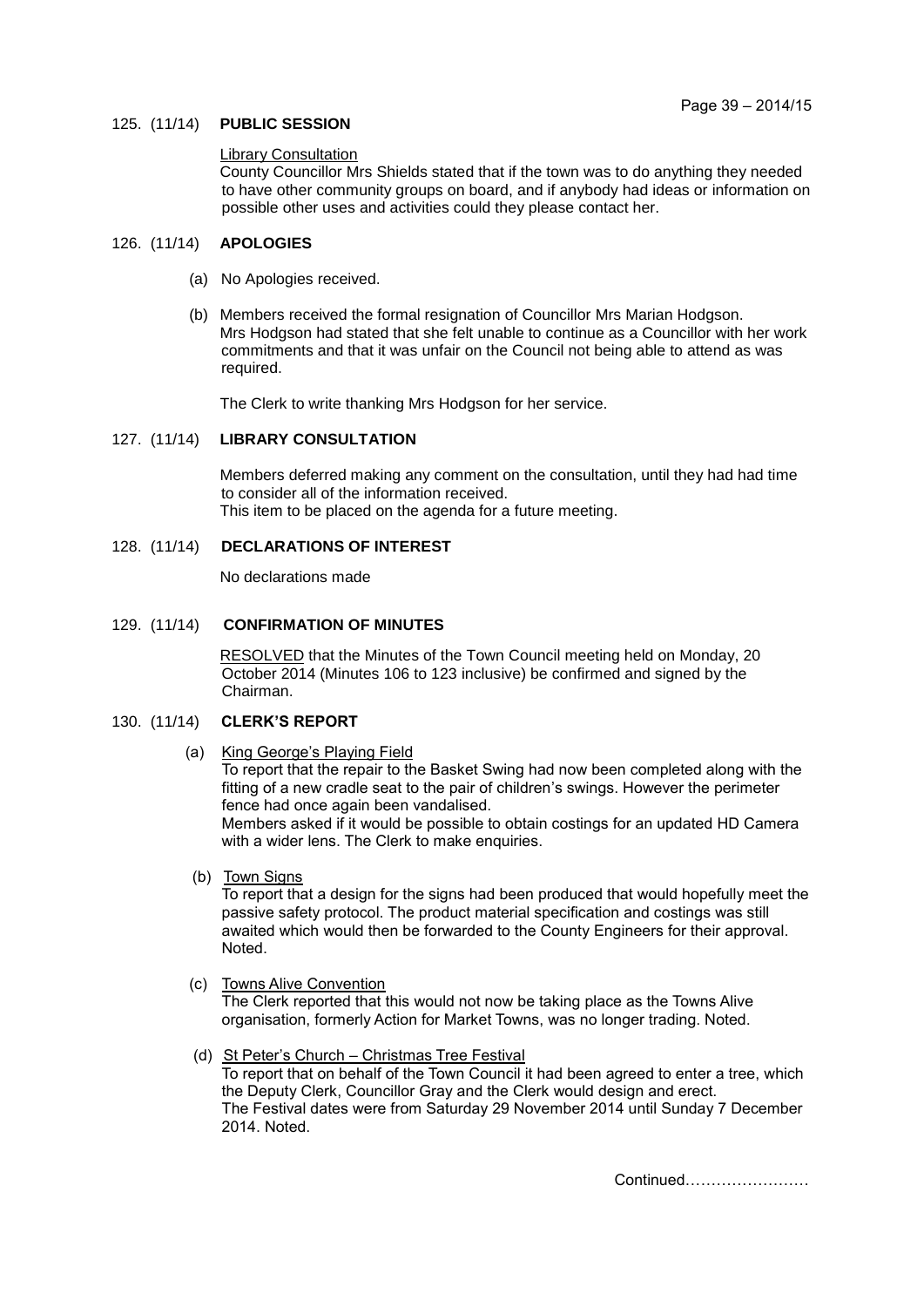# 131. (11/14) **TOWN MAYOR/CHAIRMANS REPORT**

#### (a) Remembrance Sunday

The Mayor attended the remembrance parade to the War Memorial in Malton and laid a wreath on behalf of the Town Council.

Councillor Mrs Keal attended the service at St Mary's Priory Old Malton, and Councillor Croser attended the service at St Peter's Church Norton, both laid wreaths on behalf of the Council.

(b) Ryedale Community Leisure Centre

On Friday 14 November the Mayor attended an 'Auction of Promises' held at the former bowls club now the Ryedale Community Leisure Centre. Councillor Mrs Keal had also attended and reported that an estimated £3,000.00 had been raised in support of the centre.

It had been suggested that a bowls match between the Community Leisure Centre and the Town Council should be arranged, possibly for the New Year. Noted by members.

(c) Christmas Lights

The Mayor reported that he had been assured by Mr Townsend that the Christmas Lights would be erected in time for the switch on, due for Friday 28 November 2014 at the Derwent Arms.

This item to be placed on the agenda for early next year.

## 132. (11/14) **FINANCIAL MATTERS**

 (a) Accounts paid and for payment The Clerk reported that accounts nos. 141 to 157 inclusive, amounting to £7,745.33

had been paid since the last meeting of the Council. RESOLVED that account nos. 158 to 169 inclusive, amounting to £17,993.14 be paid. Cheques were drawn and signed accordingly.

- (b) Financial report The Clerk's financial report for the period 01.10.14 to 31.10.14 was received.
- (c) Budgetary monitoring The Clerk's report for the period ending 31 October 2014 was received.

### 133. (11/14) **PLANNING MATTERS**

- (a) Planning applications referred to the Town Council by Ryedale District Council, for comment and/or recommendation were dealt with as follows: -
- 14/01111/FUL Erection of a four bedroom dwelling with 2no. parking spaces and vehicular access. Land at 6 Parliament Street, Norton, Malton. For: Mr & Mrs S Finnerty RESOLVED Recommend approval. 14/01184/HOUSE Erection of part two storey/part first floor extension to existing single storey
- rear extension, rear entrance porch and installation of dormer window to rear roofslope to allow formation of additional accommodation. 76 Parliament Street, Norton, Malton For: Mr W Brannon RESOLVED Recommend approval.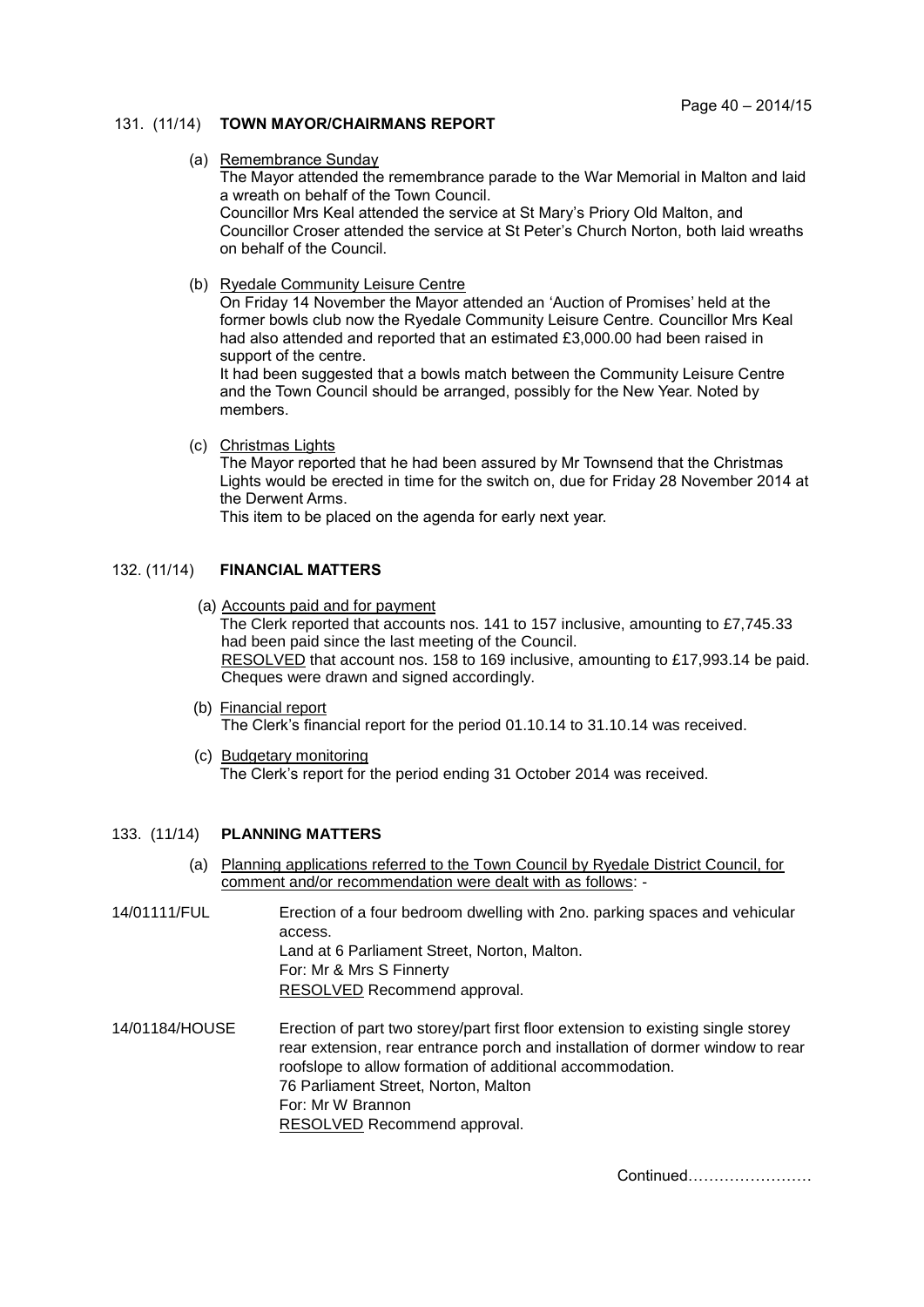## 133. (11/14) **PLANNING MATTERS** (continued)

| 14/01193/HOUSE                         | Alterations to fenestration and landscaping to include installation of 5no. sets<br>of double doors and single entrance door to south elevation and erection of<br>timber decking to south elevation together with erection of 1.8m high fencing                                                                                    |
|----------------------------------------|-------------------------------------------------------------------------------------------------------------------------------------------------------------------------------------------------------------------------------------------------------------------------------------------------------------------------------------|
|                                        | to east and north boundaries and 1.5m high fencing to west boundary.<br>Granary Cottage, Beverley Road, Norton, Malton, YO17 9PJ<br>For: Mr Neville Bycroft<br>RESOLVED Recommend approval.                                                                                                                                         |
| 14/01211/HOUSE                         | Erection of single storey side extension.<br>22 Scarborough Road, Norton, Malton, YO17 8AB<br>For: Mr & Mrs C Burr<br>RESOLVED Recommend approval.                                                                                                                                                                                  |
| (b)                                    | Planning decisions notified by Ryedale District Council:                                                                                                                                                                                                                                                                            |
| Approved<br>14/00890/HOUSE             | Erection of part two storey part first floor extension to side and rear elevations<br>(revised details to refusal 14/00615/HOUSE dated 24.07.2014).<br>20 Field View, Norton.                                                                                                                                                       |
| 14/00902/ADV                           | Display of 1no. internally illuminated fascia sign and 1no. internally<br>illuminated wall mounted sign<br>Campbells of Malton, Norton Road, Norton.                                                                                                                                                                                |
| 14/01000/TPO                           | T1 Ash, fell to ground level due to disease Ash Heart Rot, re-plant like for<br>like.<br>Sutton Farm, Langton Road, Norton, Malton, YO17 9PU.                                                                                                                                                                                       |
| 14/00921/HOUSE                         | Erection of single storey rear extension and 2.4m high timber fence, re-<br>rendering of the existing dwelling and widening of existing vehicular access to<br>the rear following demolition of existing detached garage.<br>4 St Nicholas Street, Norton, Malton, YO17 9AQ.                                                        |
| 14/00856/FUL                           | Change of use and alteration of part of bowls club building from D2 Use<br>(Assembly and Leisure) to D1 Use (Non-residential institutions) for use of a<br>dance school and a pre-school playgroup to include parking and dedicated<br>outdoor play space for the pre-school playgroup.<br>Norton Bowls Club, Bowling Lane, Norton. |
| Withdrawn<br>14/00971/FUL              | Erection of a 2 bedroom equestrian worker's dwelling together with formation<br>of 2no. additional parking spaces following demolition of existing staff room<br>and storage bay.<br>Stables at Highfield Farm, Beverley Road, Norton.                                                                                              |
| 134. (11/14)<br><b>HIGHWAY MATTERS</b> |                                                                                                                                                                                                                                                                                                                                     |

### (a) Church Street

The Clerk reported on the reply received in answer to the queries raised by members as to the installation of an under road gully, and on replacing the railings with something more in keeping with the conservation area. The reply had stated that there was to be a separate scheme for the drainage gully in addition to the re-surfacing work. With regard to the railings they were due to be replaced like for like, but if members required something more befitting the conservation area they would have to be funded by the Town Council. The Highways Area Manager had been asked to provide a quote. Noted.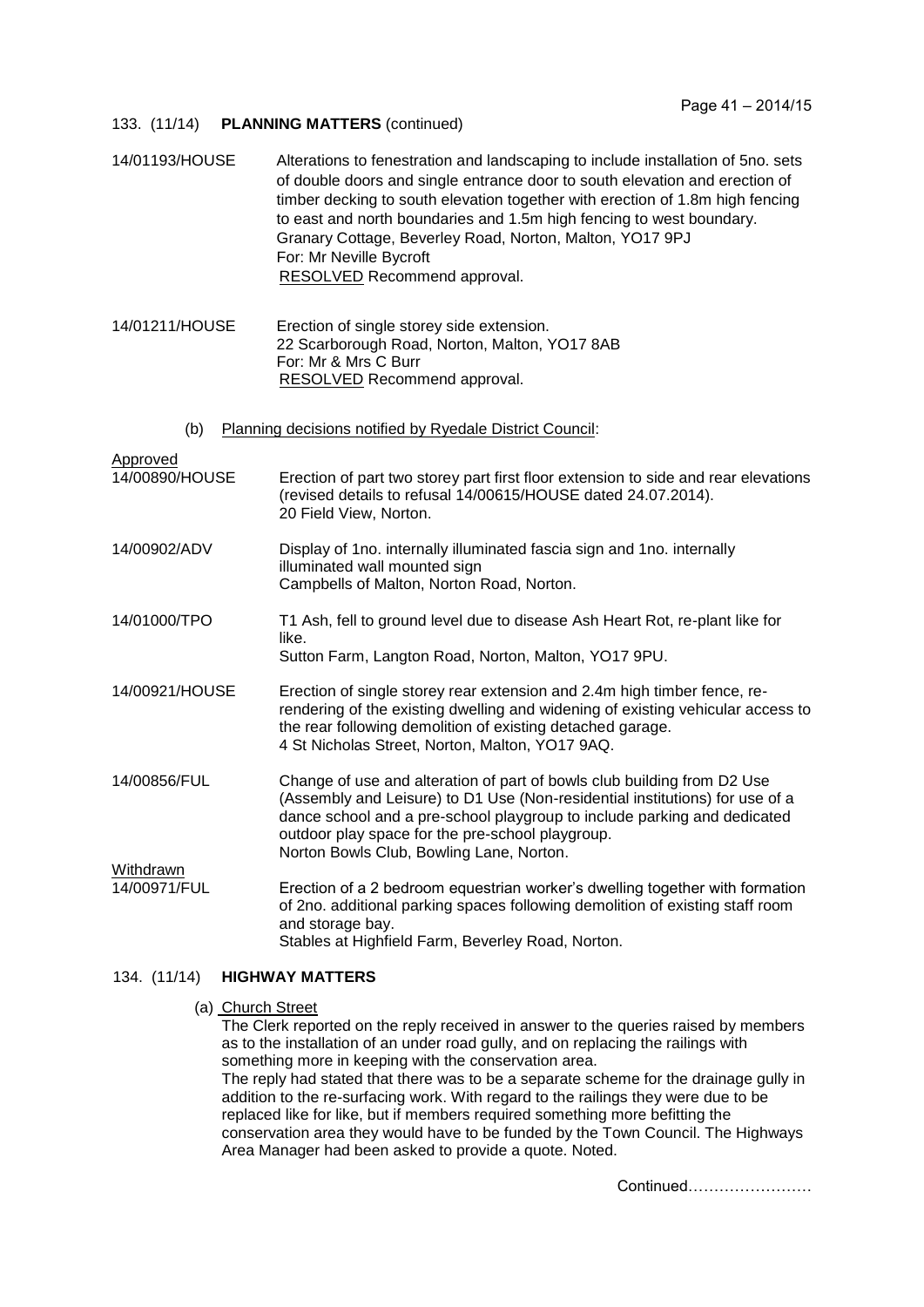### 134. (11/14) **HIGHWAY MATTERS** (continued)

## (b) Highway Grass Cutting Service

Members received the details of the revised grass cutting service that the County Council would either continue to cut or pay for cutting. For the year 2014/15 the Town Council had received the sum of £4,451.58 towards the verge cutting contract, for the year 2015/16 this would now only be £185.48. The Clerk explained that for the budget for next year the proposal would be to price for cutting the same as what was cut this year, so that members could then decide what effect this would have on the precept and how they wished to proceed. Noted.

(c) Highways Agency

Members received notification of carriageway resurfacing, renewal of road markings and studs, at various locations along the A64. Work to commence on Friday 21 November 2014 and be completed in February 2015. Noted by members.

## 135. (11/14) **TOWN CLOCK**

 Members considered an annual service agreement for the Town Clock, and received a quotation from the company who had supplied and installed the clock for the Jubilee.

RESOLVED to accept the quotation for an annual service agreement, from Smiths of Derby at a cost of £194.00 plus V.A.T.

# 136. (11/14) **RYEDALE FIVE TOWNS MEETING – TOUR OF YORKSHIRE 2015**

- (a) Members received the notes of the Five Towns meeting held on the 4 November 2014 at the Council Chamber in Norton. Noted
- (b) Following the Five Towns Meeting members were asked to consider supporting in principle the initiative to have the five market towns of Ryedale included in the Tour of Yorkshire 2015. RESOLVED that in principle Norton on Derwent Town Council supports the initiative to have the five market towns included in the Tour of Yorkshire 2015.

## 137. (11/14) **CORRESPONDENCE**

- (a) Ryedale Safer Neighbourhoods Team monthly crime statistics for Northern and Southern Ryedale, October 2014. For information. Noted.
- (b) Environment Agency Trial lowering of the River Derwent, collection of evidence Kirkham Weir. Members were asked to consider their response to the lowering of the river and what evidence was noted during the process. The Clerk to write noting the bank erosion issues and the debris exposed around the County Bridge, which had not been removed before the river was raised.
- (c) St Nicholas Street Car Park, Residents Bollards letter received from Mr Phil Long Corporate Director at Ryedale District Council, in reply to members queries regarding bollards and future plans for the car park Members noted the response and it was stated that District Councillor Luke Ives had also written to the Chief Executive of Ryedale in support of the Town Councils proposal to install parking bollards.
- (d) Yorkshire Water changes to sewage pumping station ownership from 1 October 2016. For information. Noted.
- (e) Ryedale Citizens Advice Bureau thank you for grant. Noted.